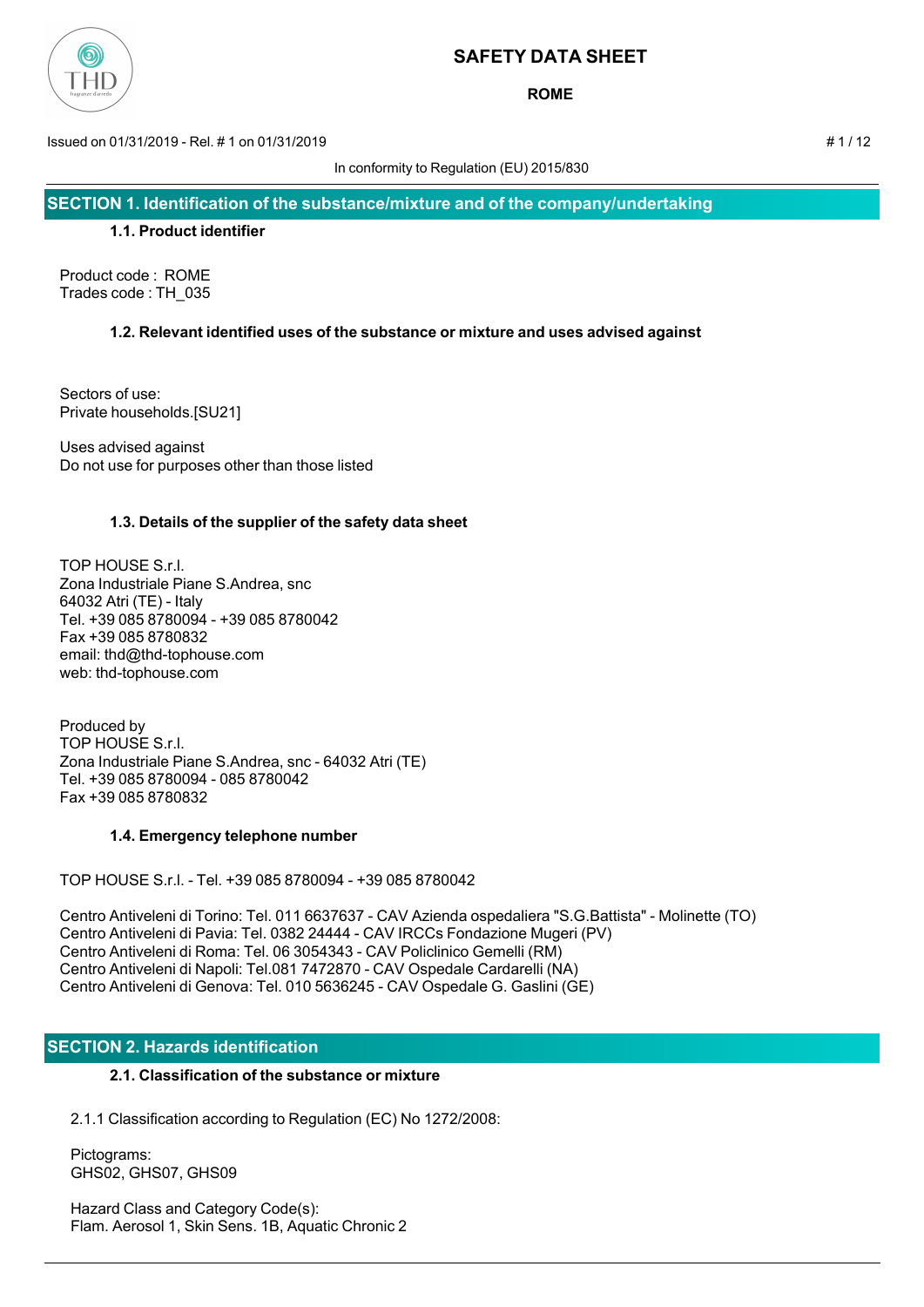

**ROME**

Issued on 01/31/2019 - Rel. # 1 on 01/31/2019 **And Contact the Contact of the Contact of A** 2 / 12

In conformity to Regulation (EU) 2015/830

Hazard statement Code(s):

H222 - Extremely flammable aerosol.

H229 - Pressurised container: May burst if heated.

H317 - May cause an allergic skin reaction.

H411 - Toxic to aquatic life with long lasting effects.

Aerosol that ignites easily even at low temperatures, fire risk

The product, if brought into contact with skin can cause skin sensitization.

The product is dangerous to the environment as it is toxic to aquatic life with long lasting effects

The repeated inhalation of vapors can cause drowsiness and giddiness.

Pressurized container. Protect from sunlight and do not expose to temperatures exceeding 50 ° C.

 The aerosol containers overheated burst and can be ejected with violence from a distance and can take place a dangerous mechanism for the fire.

### **2.2. Label elements**

Labelling according to Regulation (EC) No 1272/2008:

Pictogram, Signal Word Code(s): GHS02, GHS07, GHS09 - Danger

Hazard statement Code(s):

H222 - Extremely flammable aerosol.

H229 - Pressurised container: May burst if heated.

H317 - May cause an allergic skin reaction.

H411 - Toxic to aquatic life with long lasting effects.

Supplemental Hazard statement Code(s):

not applicable

Precautionary statements:

Prevention

P210 - Keep away from heat, hot surfaces, sparks, open flames and other ignition sources. No smoking.

P211 - Do not spray on an open flame or other ignition source.

P251 - Do not pierce or burn, even after use.

- P261 Avoid breathing dust/fume/gas/mist/vapours/spray.
- P273 Avoid release to the environment.

P280 - Wear protective gloves/protective clothing/eye protection/face protection.

Response

P363 - Wash contaminated clothing before reuse.

P391 - Collect spillage.

**Storage** 

P410+P412 - Protect from sunlight. Do no expose to temperatures exceeding 50 °C/122 °F.

Disposal

P501 - Dispose of contents/container according to local law.

Contains:

2-acetoxy-2,3,8,8-tetramethyloctahydronaphthal ene, Hexyl salicylate, Hydroxy-citronellal

### **2.3. Other hazards**

The substance / mixture NOT contains substances PBT/vPvB according to Regulation (EC) No 1907/2006, Annex XIII

No information on other hazards

## **SECTION 3. Composition/information on ingredients**



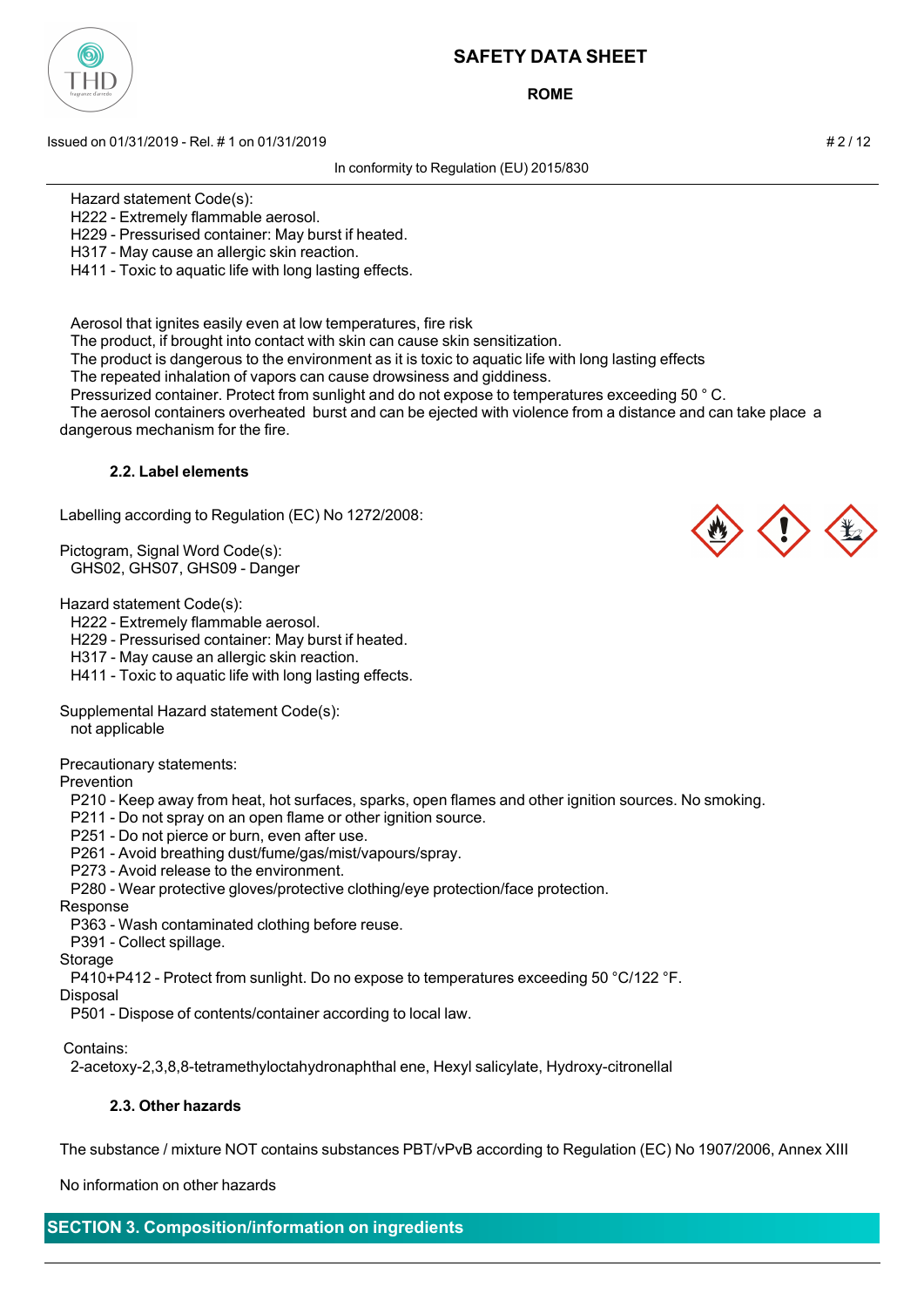

**ROME**

Issued on 01/31/2019 - Rel. # 1 on 01/31/2019 **# 3** / 12

In conformity to Regulation (EU) 2015/830

Irrilevant

## **3.2 Mixtures**

Refer to paragraph 16 for full text of hazard statements

| <b>Substance</b>                                                                                                                                                                                | Concentration   | <b>Classification</b>                                                                              | <b>Index</b> | <b>CAS</b>  | <b>EINECS</b> | <b>REACh</b>              |
|-------------------------------------------------------------------------------------------------------------------------------------------------------------------------------------------------|-----------------|----------------------------------------------------------------------------------------------------|--------------|-------------|---------------|---------------------------|
| Dipropilene glicol metile etere<br>substance for which there are<br>Community workplace exposure<br>limits                                                                                      | $> 5 \le 10\%$  |                                                                                                    |              | 34590-94-8  | 252-104-2     | 01-2119450<br>011-60-00   |
| 2-acetoxy-2,3,8,8-tetramethylocta<br>hydronaphthal ene                                                                                                                                          | $> 1 \le 5\%$   | Skin Corr. 2, H315;<br>Skin Sens. 1B, H317;<br>Aquatic Chronic 1,<br>H410                          |              | 54464-57-2  | 259-174-3     | 01-2119489<br>989-04-**** |
| propan-2-ol                                                                                                                                                                                     | $> 1 \le 5\%$   | Flam. Liq. 2, H225;<br>Eye Irrit. 2, H319;<br>STOT SE 3, H336                                      | 603-117-00-0 | 67-63-0     | 200-661-7     |                           |
| Methyl hydrogenated rosinate                                                                                                                                                                    | $> 1 \le 5\%$   | Aquatic Chronic 3,<br>H412                                                                         |              | 8050-15-5   | 232-476-2     | 01-2119969<br>275-26-x    |
| <b>MMB</b><br>(3-Methoxy-3-Methyl-1-Butanol)                                                                                                                                                    | $> 1 \le 5\%$   | Eye Irrit. 2, H319                                                                                 |              | 56539-66-3  | 260-252-4     | 01-2119976<br>333-33-**** |
| Benzyl salicylate                                                                                                                                                                               | $> 1 \le 5\%$   | Skin Irrit. 2, H315;<br>Eye Irrit. 2, H319                                                         |              | 118-58-1    |               |                           |
| (HHCB)                                                                                                                                                                                          | $> 0.1 \le 1\%$ | Aquatic Acute 1,<br>H400; Aquatic<br>Chronic 1, H410                                               | 603-212-00-7 | 1222-05-5   | 214-946-9     |                           |
| Habanolide (A mixture of:<br>(E)-oxacyclohexadec-12-en-2-one<br>(E)-oxacyclohexadec-13-en-2-one<br>a)<br>(Z)-oxacyclohexadec-(12)-en-2-on<br>e and b)<br>(Z)-oxacyclohexadec-(13)-en-2-on<br>e) | $> 0.1 \le 1\%$ | Aquatic Acute 1,<br>H400; Aquatic<br>Chronic 1, H410                                               |              | 111879-80-2 | 422-320-3     | 01-0000016<br>883-62-x    |
| Acetyl hexamethyl tetralin -                                                                                                                                                                    | $> 0.1 \le 1\%$ | Acute Tox. 4, H302;<br>Aquatic Chronic 1,<br>H410                                                  |              | 1506-02-1   | 244-240-6     | 01-2119539<br>433-40-x    |
| Hexyl salicylate                                                                                                                                                                                | $> 0.1 \le 1\%$ | Skin Corr. 2, H315;<br>Skin Sens. 1, H317;<br>Aquatic Acute 1,<br>H400; Aquatic<br>Chronic 1, H410 |              | 6259-76-3   | 228-408-6     | 01-2119638<br>275-36-**** |
| Hydroxy-citronellal                                                                                                                                                                             | $> 0.1 \le 1\%$ | Skin Irrit. 2, H315;<br>Skin Sens. 1, H317;<br>Eye Dam. 1, H318;<br>Eye Irrit. 2, H319             |              | 107-75-5    |               |                           |

| <b>Fractionated global values</b> |          |      |          |      |          |      |           |  |
|-----------------------------------|----------|------|----------|------|----------|------|-----------|--|
| H315                              | $= 9.00$ | H317 | $= 5.70$ | H410 | $= 6.90$ | H319 | $= 10.10$ |  |
| H412                              | $= 1.50$ | H400 | $= 1.80$ | H318 | $= 0.60$ | H302 | $= 1.20$  |  |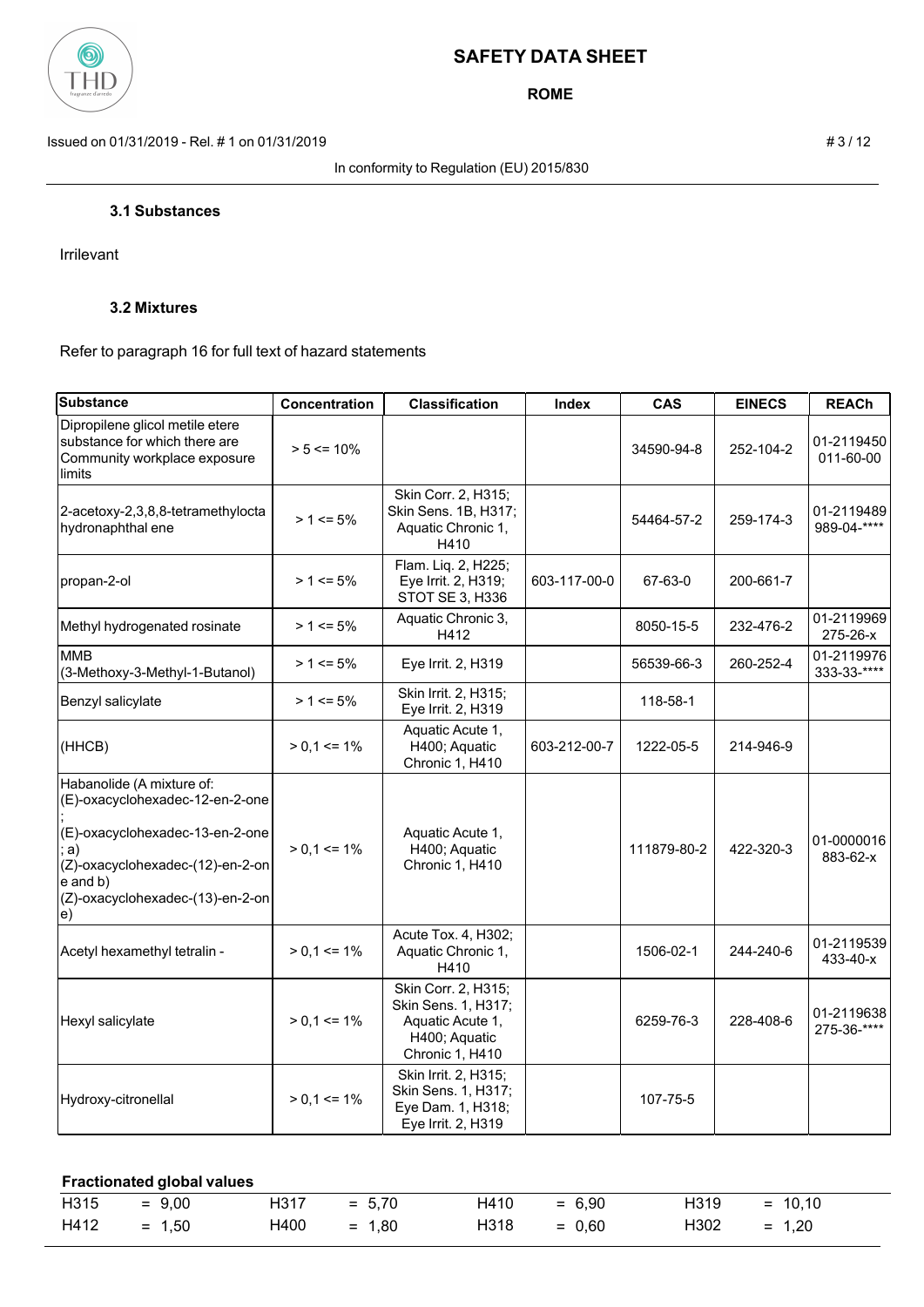

**ROME**

Issued on 01/31/2019 - Rel. # 1 on 01/31/2019 # 4 / 12

In conformity to Regulation (EU) 2015/830

 $H225 = 70.00$   $H336 = 3.50$ 

## **SECTION 4. First aid measures**

## **4.1. Description of first aid measures**

Inhalation:

 Air the area. Move immediately the contaminated patient from the area and keep him at rest in a well ventilated area. If you feel unwell seek medical advice.

Direct contact with skin (of the pure product).: Wash thoroughly with soap and running water.

Direct contact with eyes (of the pure product).:

Do not use eye drops or ointments of any kind before the examination or advice from an oculist.

Ingestion:

Not hazardous. It's possible to give activated charcoal in water or liquid paraffin medicine

## **4.2. Most important symptoms and effects, both acute and delayed**

No data available.

## **4.3. Indication of any immediate medical attention and special treatment needed**

If skin irritation or rash occurs: Get medical advice/attention.

## **SECTION 5. Firefighting measures**

## **5.1. Extinguishing media**

Advised extinguishing agents: CO2 or dry powder extinguisher

Extinguishing means to avoid: Direct jets of water

## **5.2. Special hazards arising from the substance or mixture**

 The aerosol containers overheated burst and can be ejected with violence from a distance and can take place a dangerous mechanism for the fire.

 Manufactured under pressure in sealed metal container (test pressure 15 bar max). Cool containers with water spray trying to remove them from the fire. The aerosol containers can be overheated and burst violently ejected from a distance ( protect the head using a safety helmet).

## **5.3. Advice for firefighters**

Use protection for the breathing apparatus

Safety helmet and full protective suit.

The spray water can be used to protect the people involved in the extinction

 You may also use selfrespirator, especially when working in confined and poorly ventilated area and if you use halogenated extinguishers (Halon 1211 fluobrene, Solkan 123, NAF, etc...)

Keep containers cool with water spray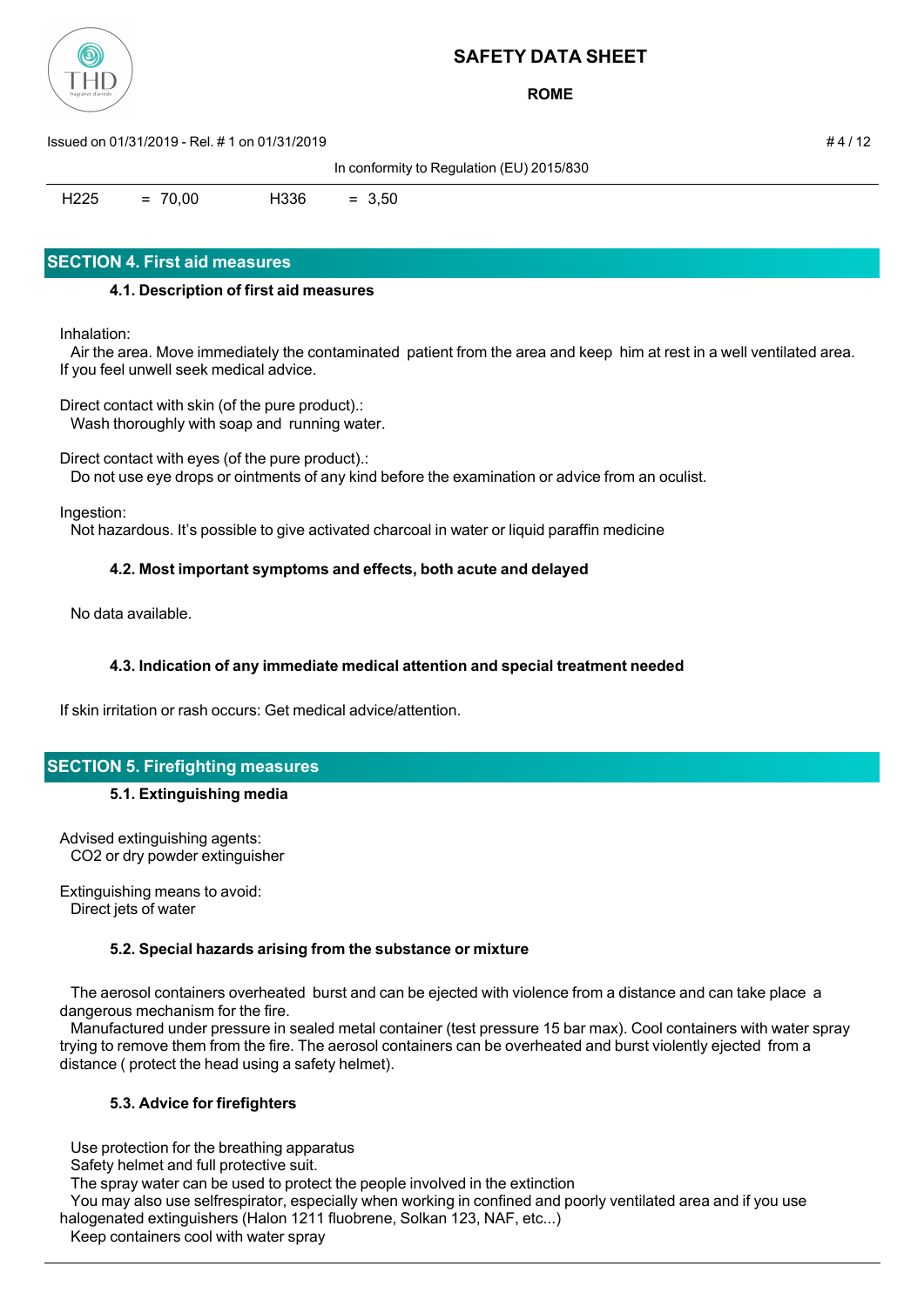

**ROME**

Issued on 01/31/2019 - Rel. # 1 on 01/31/2019 # 5 / 12

In conformity to Regulation (EU) 2015/830

## **SECTION 6. Accidental release measures**

### **6.1. Personal precautions, protective equipment and emergency procedures**

6.1.1 For non-emergency personnel: Leave the area surrounding the spill or release. Do not smoke Wear gloves and protective clothing

6.1.2 For emergency responders: Wear gloves and protective clothing Eliminate all unguarded flames and possible sources of ignition. No smoking. Provision of sufficient ventilation. Evacuate the danger area and, in case, consult an expert.

### **6.2. Environmental precautions**

 Contain spill Inform the competent authorities. Discharge the remains in compliance with the regulations

### **6.3. Methods and material for containment and cleaning up**

 6.3.1 For containment: Rapidly recover the product, wear a mask and protective clothing Recover the product for reuse, if possible, or the removal.

 6.3.2 For cleaning up: To clean the floor and all objects contaminated by this material use water. After wiping up, wash with water the area and materials involved

 6.3.3 Other information: Nothing in particular.

## **6.4. Reference to other sections**

Refer to paragraphs 8 and 13 for more information

## **SECTION 7. Handling and storage**

### **7.1. Precautions for safe handling**

 Avoid contact and inhalation of vapors Wear protective gloves/protective clothing/eye protection/face protection. Use extreme caution when handling the product. Avoid shock or friction. In residential areas do not use on large surfaces. Do not smoke at work At work do not eat or drink. Vapors are heavier than air and may spread close to the ground and form explosive mixtures with air. Prevent formation of flammable or explosive concentrations in the air. Pressurized container. Protect from sunlight and do not expose to temperatures exceeding 50 ° C. Do not pierce or burn, even after the use. Do not spray on flame or incandescent objects. Use in adequately ventilated areas. Contaminated work clothing should not be allowed out of the workplace.

See also paragraph 8 below.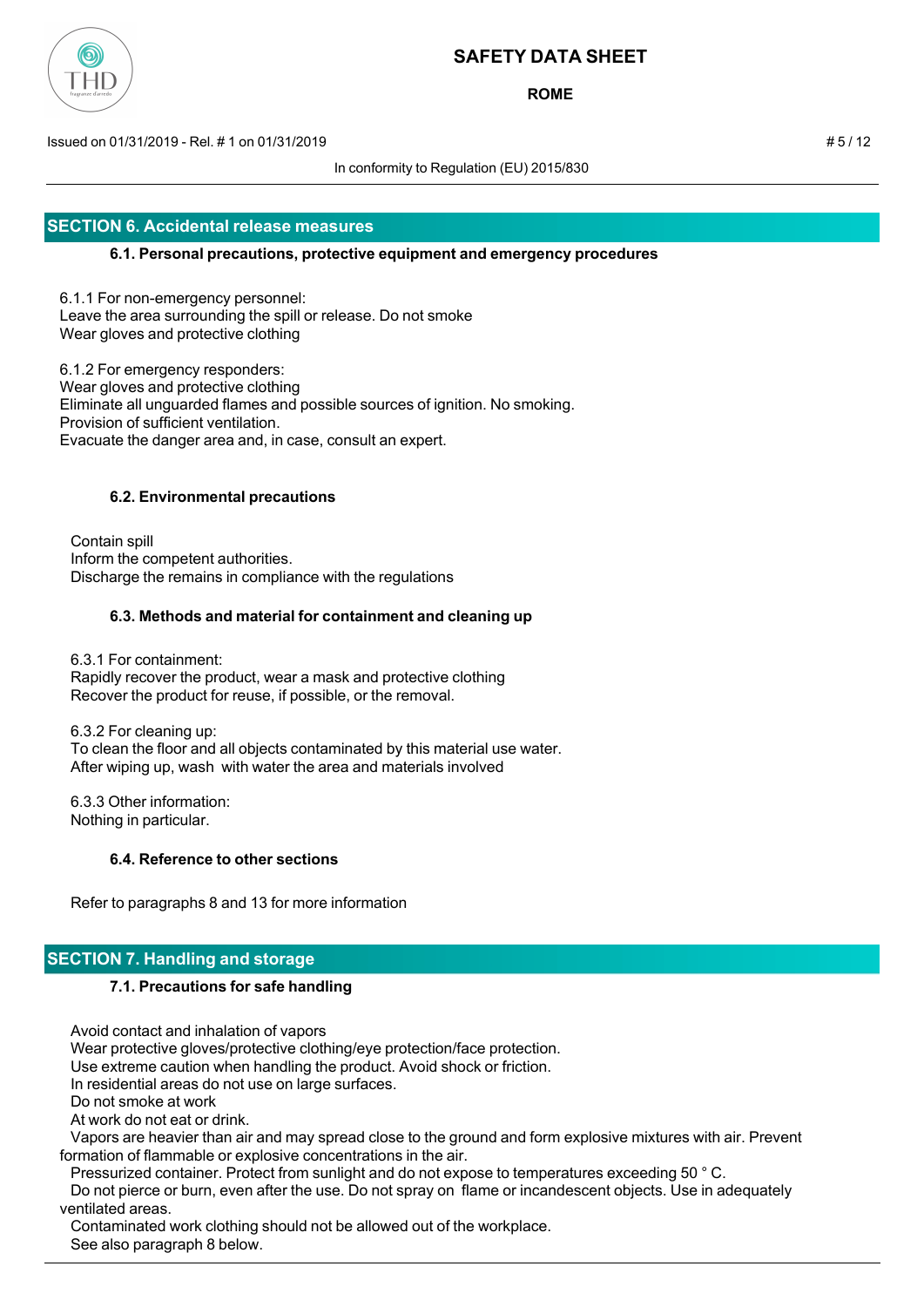

**ROME**

Issued on 01/31/2019 - Rel. # 1 on 01/31/2019 **And Contact the Contact of the Contact of the Contact of the Contact of the Contact of the Contact of the Contact of the Contact of the Contact of the Contact of the Contact o** 

In conformity to Regulation (EU) 2015/830

## **7.2. Conditions for safe storage, including any incompatibilities**

 Keep in original container closed tightly. Do not store in open or unlabeled containers. Keep containers upright and safe by avoiding the possibility of falls or collisions. Pressurized container. Store in a ventilated place, in original packaging away from heat and sunlight. Keep away from open flames, sparks and heat sources. Avoid direct sunlight exposure.

## **7.3. Specific end use(s)**

Private households.: Handle with care. Store in a ventilated place away from heat sources. Keep container tightly closed.

## **SECTION 8. Exposure controls/personal protection**

### **8.1. Control parameters**

Dipropilene glicol metile etere \*\*\*\* Not translated \*\*\*\*

propan-2-ol:

TLV: TWA 200 ppm 400 ppm as STEL A4 (not classifiable as a human carcinogen); (ACGIH 2004). MAK: 200 ppm 500 mg/m peak limitation Category: II (2); Risk group for pregnancy: C; (DFG 2004).

### **8.2. Exposure controls**

| Appropriate engineering controls: |
|-----------------------------------|
| Private households.:              |
| No specific control required.     |



Individual protection measures:

 (a) Eye / face protection When handling the pure product use safety glasses (spectacles cage) (EN 166).

(b) Skin protection

 (i) Hand protection When handling the pure product use chemical resistant protective gloves (EN 374-1/EN374-2/EN374-3)

 (ii) Other When handling the pure product wear full protective skin clothing. Better is to use cotton antistatic clothing

 (c) Respiratory protection Work in a sufficiently ventilated to avoid inhaling the product.

 (d) Thermal hazards No hazard to report

Environmental exposure controls:

Use according to good working practices to avoid pollution into the environment.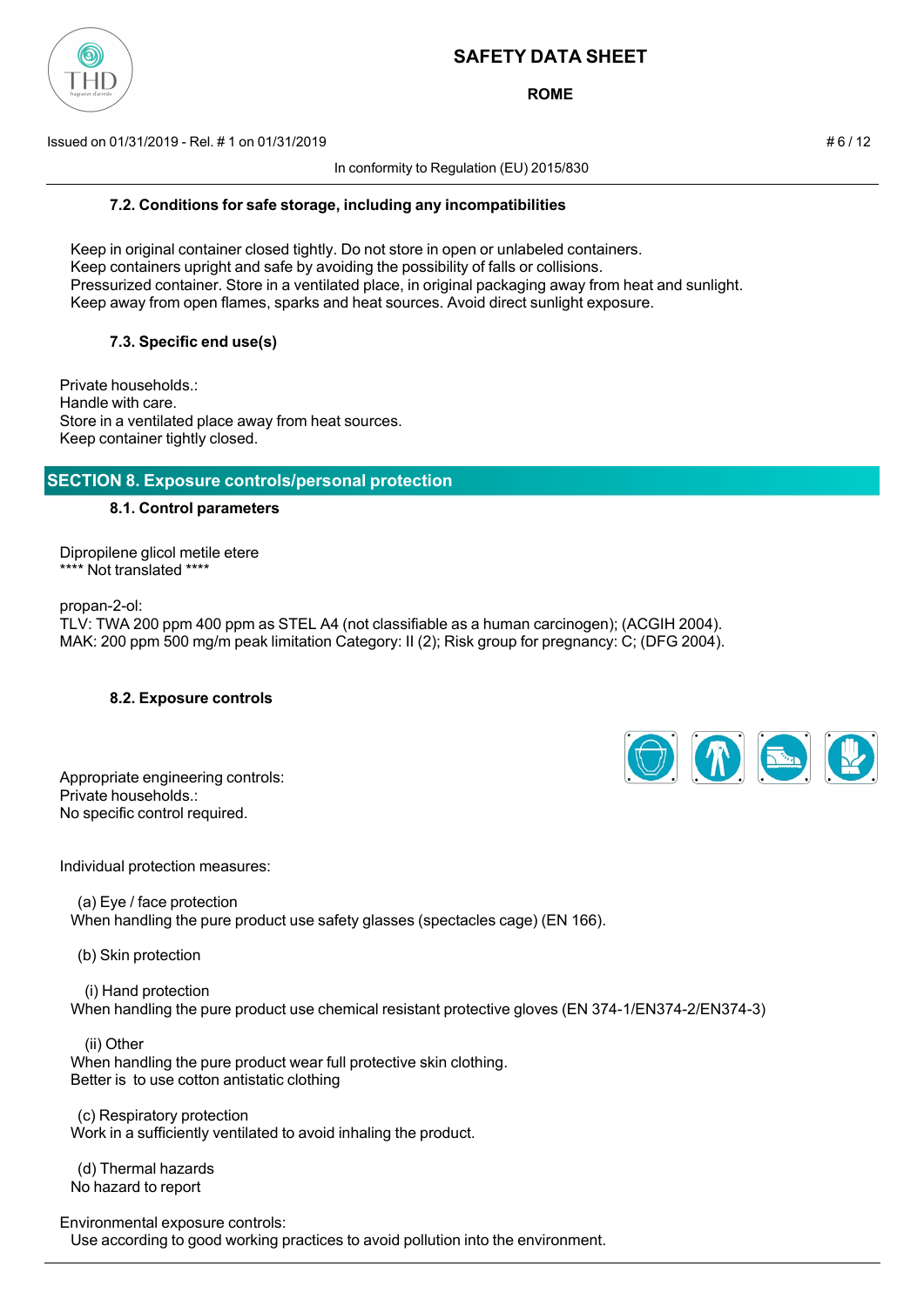

**ROME**

Issued on 01/31/2019 - Rel. # 1 on 01/31/2019 **# 7 / 12** 

In conformity to Regulation (EU) 2015/830

# **SECTION 9. Physical and chemical properties**

### **9.1. Information on basic physical and chemical properties**

| Physical and chemical properties             | Value                                      | <b>Determination method</b> |
|----------------------------------------------|--------------------------------------------|-----------------------------|
| Appearance                                   | Liquid, clear, from colorless to straw     |                             |
| Odour                                        | flowery, fruity, woody, musky,.,.,,,,,,,,, |                             |
| Odour threshold                              | not determined                             |                             |
| pH                                           | not determined                             | EPA 150.1 1982              |
| Melting point/freezing point                 | not determined                             |                             |
| Initial boiling point and boiling range      | not determined                             | Phisical                    |
| Flash point                                  | not determined                             | ASTM D 93 (2006)            |
| Evaporation rate                             | not determined                             |                             |
| Flammability (solid, gas)                    | not determined                             |                             |
| Upper/lower flammability or explosive limits | not determined                             |                             |
| Vapour pressure                              | not determined                             |                             |
| Vapour density                               | not determined                             |                             |
| Relative density                             | not determined                             | ASTM D1298-12b(2017)        |
| Solubility(ies)                              | not determined                             |                             |
| Water solubility                             | not determined                             |                             |
| Partition coefficient: n-octanol/water       | not determined                             |                             |
| Auto-ignition temperature                    | not determined                             |                             |
| Decomposition temperature                    | not determined                             |                             |
| Viscosity                                    | not determined                             | <b>ASTM D445-18</b>         |
| Explosive properties                         | not determined                             |                             |
| Oxidising properties                         | not determined                             |                             |
| Container volume                             | not determined                             |                             |
| Product volume                               | not determined                             |                             |
| Pressure to 20°C                             | not determined                             |                             |
| Deformation pressure                         | not determined                             |                             |
| Burst pressure of the container              | not determined                             |                             |
| Flash point of liquid phase                  | not determined                             |                             |
| Propellent inflammability                    | non determinato                            |                             |

## **9.2. Other information**

No data available.

## **SECTION 10. Stability and reactivity**

**10.1. Reactivity**

No reactivity hazards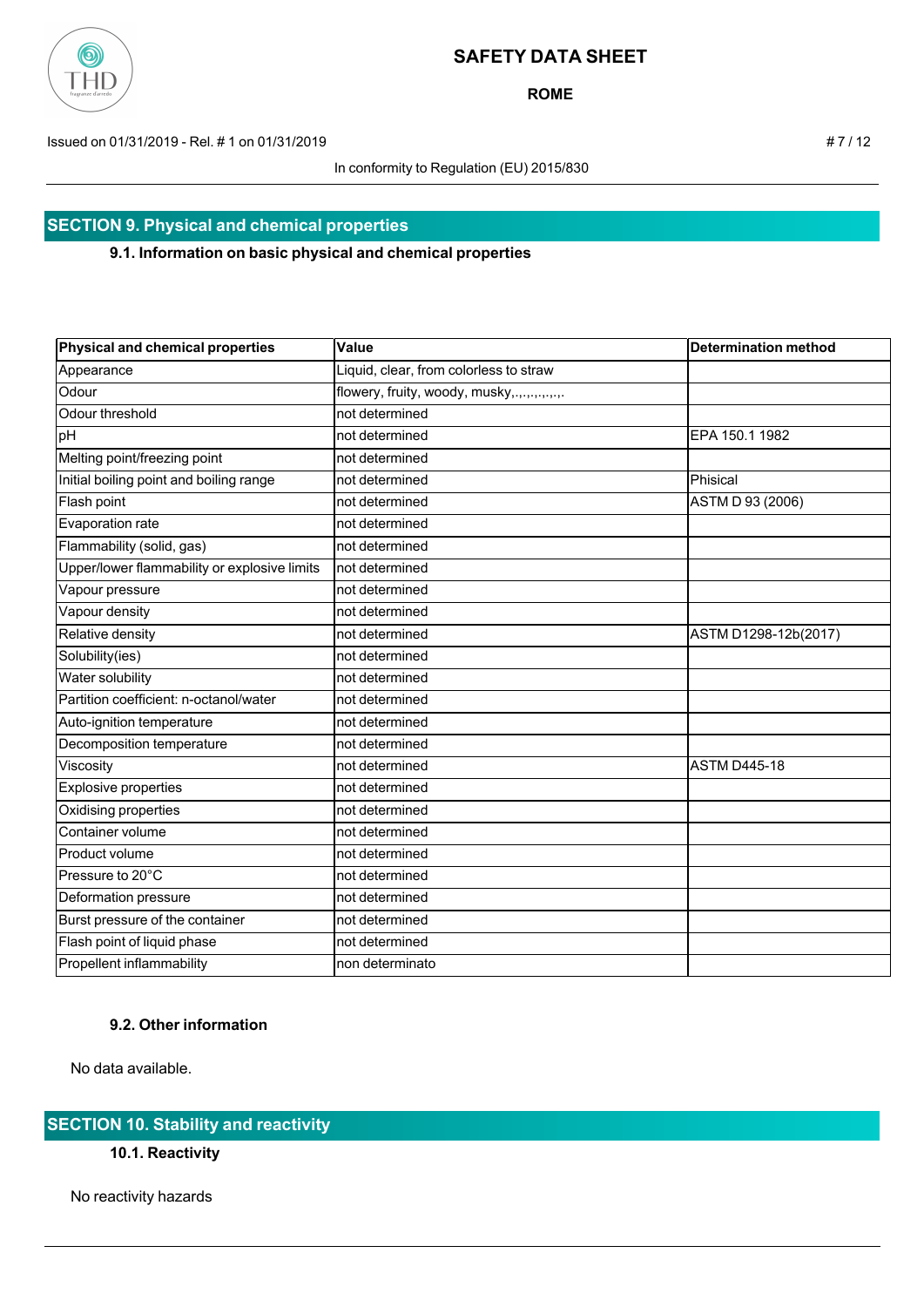

**ROME**

Issued on 01/31/2019 - Rel. # 1 on 01/31/2019 # 8 / 12

In conformity to Regulation (EU) 2015/830

### **10.2. Chemical stability**

No hazardous reaction when handled and stored according to provisions.

### **10.3. Possibility of hazardous reactions**

There are no hazardous reactions

### **10.4. Conditions to avoid**

Avoid heating the product, it could explode.

Avoid contact with combustible materials. The product could catch fire.

heat, open flames, sparks or hot surfaces.

 The aerosol product is stable for a period exceeding 36 months and in normal storage conditions can not take place dangerous reactions as the container is almost hermetically sealed.

 To avoid that the metal container can deteriorate, keep away from acidic or basic products. Attention to the heat as temperatures exceeding 50 ° C has increased pressure inside the container that gets to deformation of the cylinder until the outbreak.

### **10.5. Incompatible materials**

Nothing in particular.

## **10.6. Hazardous decomposition products**

Does not decompose when used for intended uses.

## **SECTION 11. Toxicological information**

### **11.1. Information on toxicological effects**

 $ATE(min)$  oral = 41.666,7 mg/kg ATE(mix) dermal =  $\infty$ ATE(mix) inhal =  $\infty$ 

(a) acute toxicity: based on available data, the classification criteria are not met

(b) skin corrosion/irritationbased on available data, the classification criteria are not met

(c) serious eye damage/irritation: based on available data, the classification criteria are not met

(d) respiratory or skin sensitization: The product, if brought into contact with skin can cause skin sensitization.

(e) germ cell mutagenicity: based on available data, the classification criteria are not met

(f) carcinogenicity: based on available data, the classification criteria are not met

(g) reproductive toxicity: based on available data, the classification criteria are not met

 (h) specific target organ toxicity (STOT) single exposure: based on available data, the classification criteria are not met

 (i) specific target organ toxicity (STOT) repeated exposurebased on available data, the classification criteria are not met

(j) aspiration hazard: based on available data, the classification criteria are not met

Related to contained substances:

propan-2-ol:

Routes of exposure: the substance can be absorbed into the body by inhalation of its vapour.

INHALATION RISK: A harmful contamination of air sar reached quite slowly due to evaporation of the substance at 20 C; However, for spraying or scattering, much more quickly.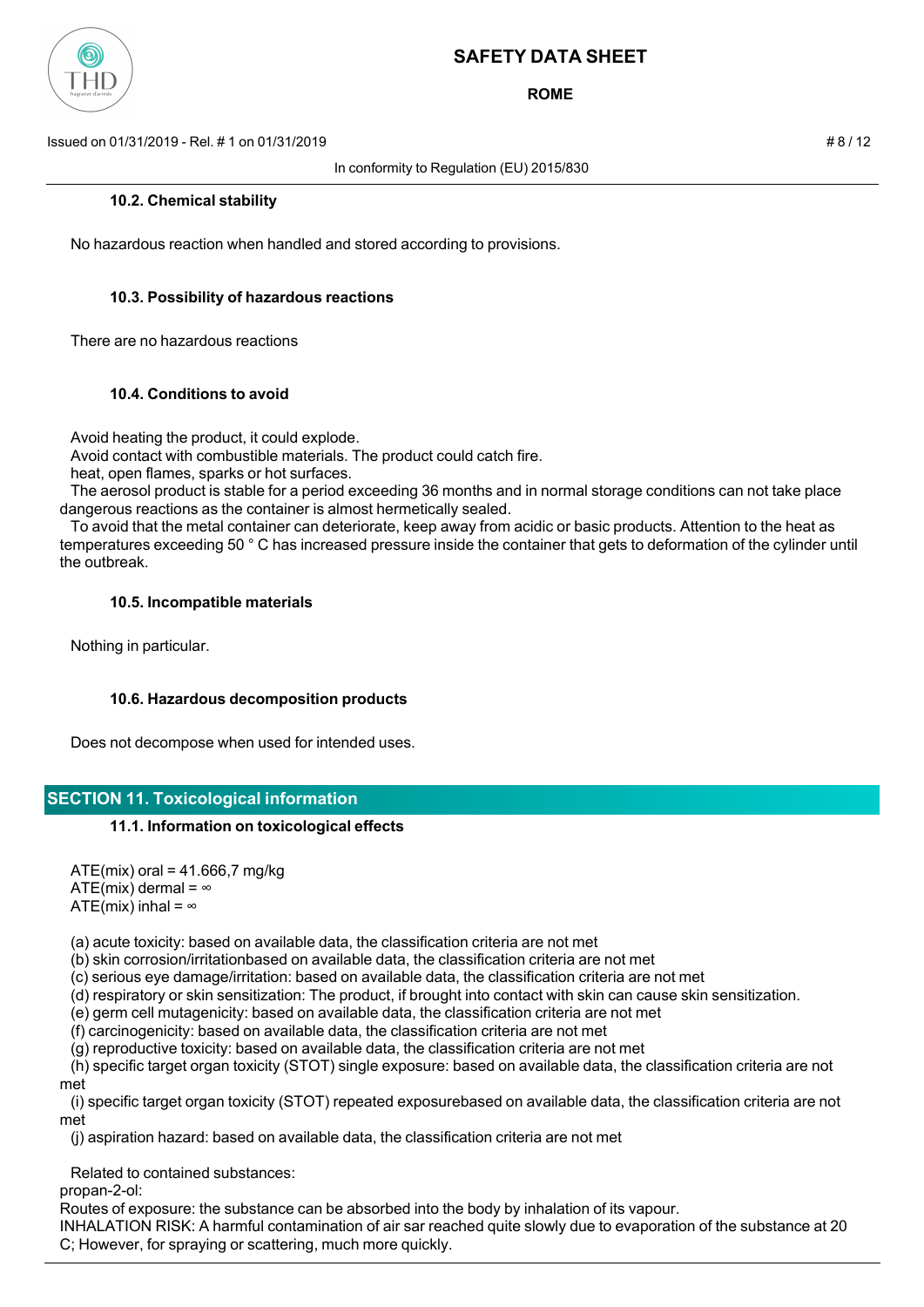

**ROME**

 $\pm$  9/12 Issued on 01/31/2019 - Rel. # 1 on 01/31/2019

In conformity to Regulation (EU) 2015/830

Effects of short-term exposure: the substance is irritating to eyes and respiratory tract pu substance determining effects on the central nervous system, causing depression. Exposure far above the OEL pu lead to unconsciousness. Effects of long-term or repeated: liquid degreasing characteristics.

Acute hazards/symptoms INHALATION cough. Vertigo. Drowsiness. Headache. Sore throat. See If Swallowed. SKIN dry skin.

EYE Redness.

SWALLOWED, abdominal pain. Respiratory difficulties. Nausea. A State of unconsciousness. Vomiting. (Further see inhalation).

N O T E The use of alcoholic beverages enhances the harmful effect. LD50 (rat) Oral (mg/kg body weight) = 2100 LD50 Dermal (rat or rabbit) (mg/kg body weight) = 2100

|  | <b>SECTION 12. Ecological information</b> |  |  |  |
|--|-------------------------------------------|--|--|--|
|  |                                           |  |  |  |

## **12.1. Toxicity**

The product is dangerous for the environment as it is toxic to aquatic organisms following acute exposure.

Use according to good working practices to avoid pollution into the environment.

### **12.2. Persistence and degradability**

No data available.

## **12.3. Bioaccumulative potential**

No data available.

## **12.4. Mobility in soil**

 Related to contained substances: propan-2-ol: The pi product water and light fully miscible in 20 C. Is lost by evaporation within one day. Large volumes can penetrate into the soil and contaminate groundwater.

## **12.5. Results of PBT and vPvB assessment**

The substance / mixture NOT contains substances PBT/vPvB according to Regulation (EC) No 1907/2006, Annex XIII

## **12.6. Other adverse effects**

No adverse effects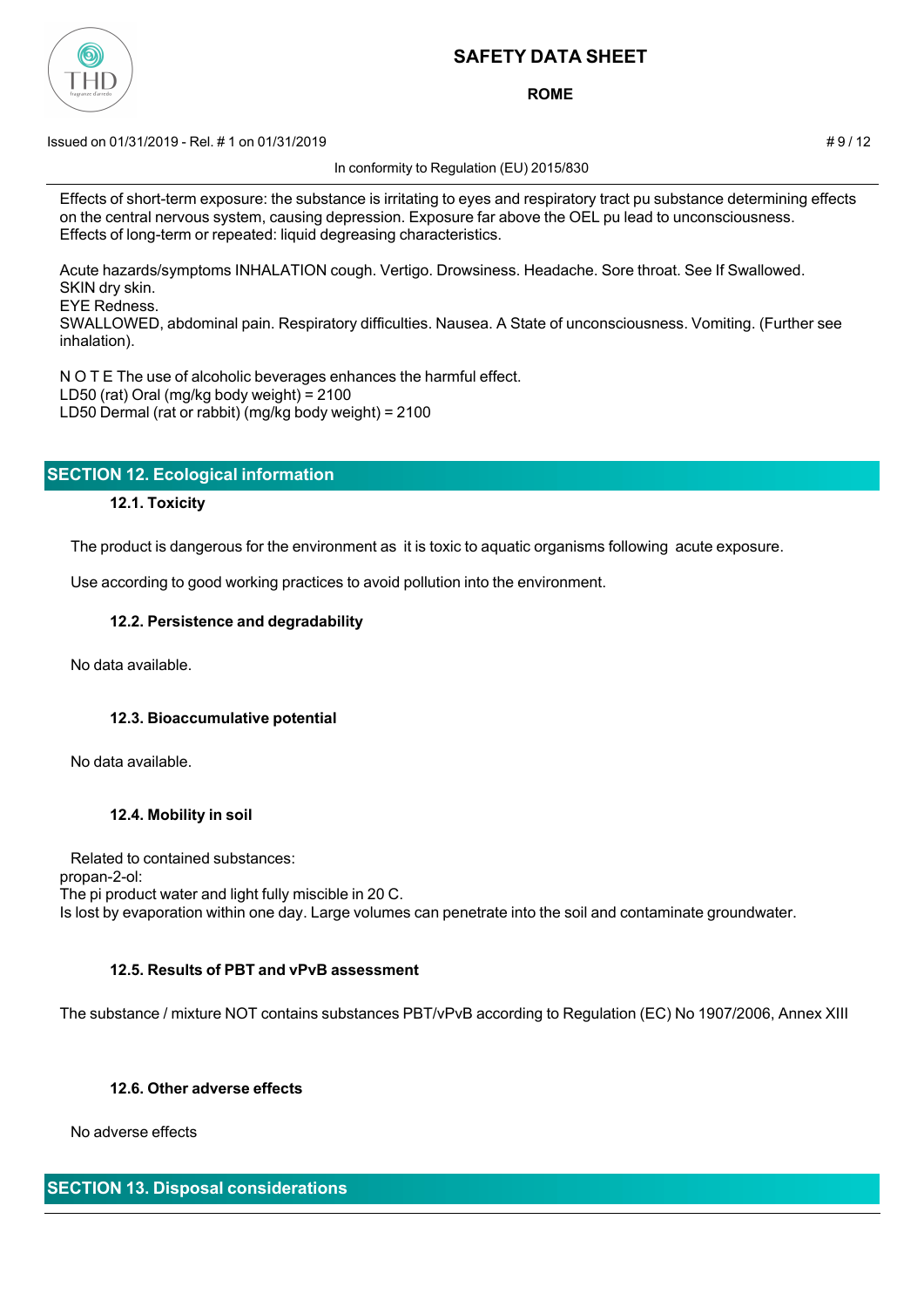

**ROME**

Issued on 01/31/2019 - Rel. # 1 on 01/31/2019 **# 10 / 12**  $\neq$  10 / 12

In conformity to Regulation (EU) 2015/830

### **13.1. Waste treatment methods**

 The waste must be disposed of in compliance with the regulations in force delivering empty containers for final disposal and equipped to safely handle pressurized containers containing flammable liquids and gas waste. The empty container heated to temperatures exceeding 70 ° C can burst.

 Recover if possible. Send to authorized discharge plants or for incineration under controlled conditions. Operate according to local and National rules in force

## **SECTION 14. Transport information**

## **14.1. UN number**

ADR/RID/IMDG/ICAO-IATA: 1266

ADR exemption because compliance with the following characteristics: Combination packagings: per inner packaging 5 L per package 30 Kg Inner packagings placed in skrink-wrapped or stretch-wrapped trays: per inner packaging 5 L per package 20 Kg

### **14.2. UN proper shipping name**

ADR/RID/IMDG: PRODOTTI PER PROFUMERIA contenenti solventi infiammabili ADR/RID/IMDG: PERFUMERY PRODUCTS with flammable solvents ICAO-IATA: PERFUMERY PRODUCTS with flammable solvents

### **14.3. Transport hazard class(es)**

ADR/RID/IMDG/ICAO-IATA: Class : 3 ADR/RID/IMDG/ICAO-IATA: Label : Limited quantities ADR: Tunnel restriction code : D/E ADR/RID/IMDG/ICAO-IATA: Limited quantities : 5 L IMDG - EmS : F-E, S-D

### **14.4. Packing group**

ADR/RID/IMDG/ICAO-IATA: III

## **14.5. Environmental hazards**

ADR/RID/ICAO-IATA: Product is environmentally hazardous IMDG: Marine polluting agent : Yes

## **14.6. Special precautions for user**

The transport must be carried out by authorised vehicles carrying dangerous goods in accordance with the requirements of the current edition of the agreement and the provisions A.D.R national regulations.

The transport must be carried out in the original packaging and in packages that are made from materials resistant to the content and not likely to generate with this dangerous reactions. Employees to the loading and unloading of dangerous goods have received proper training on the risks presented by prepared and on possible procedures to be taken in the event of emergency situations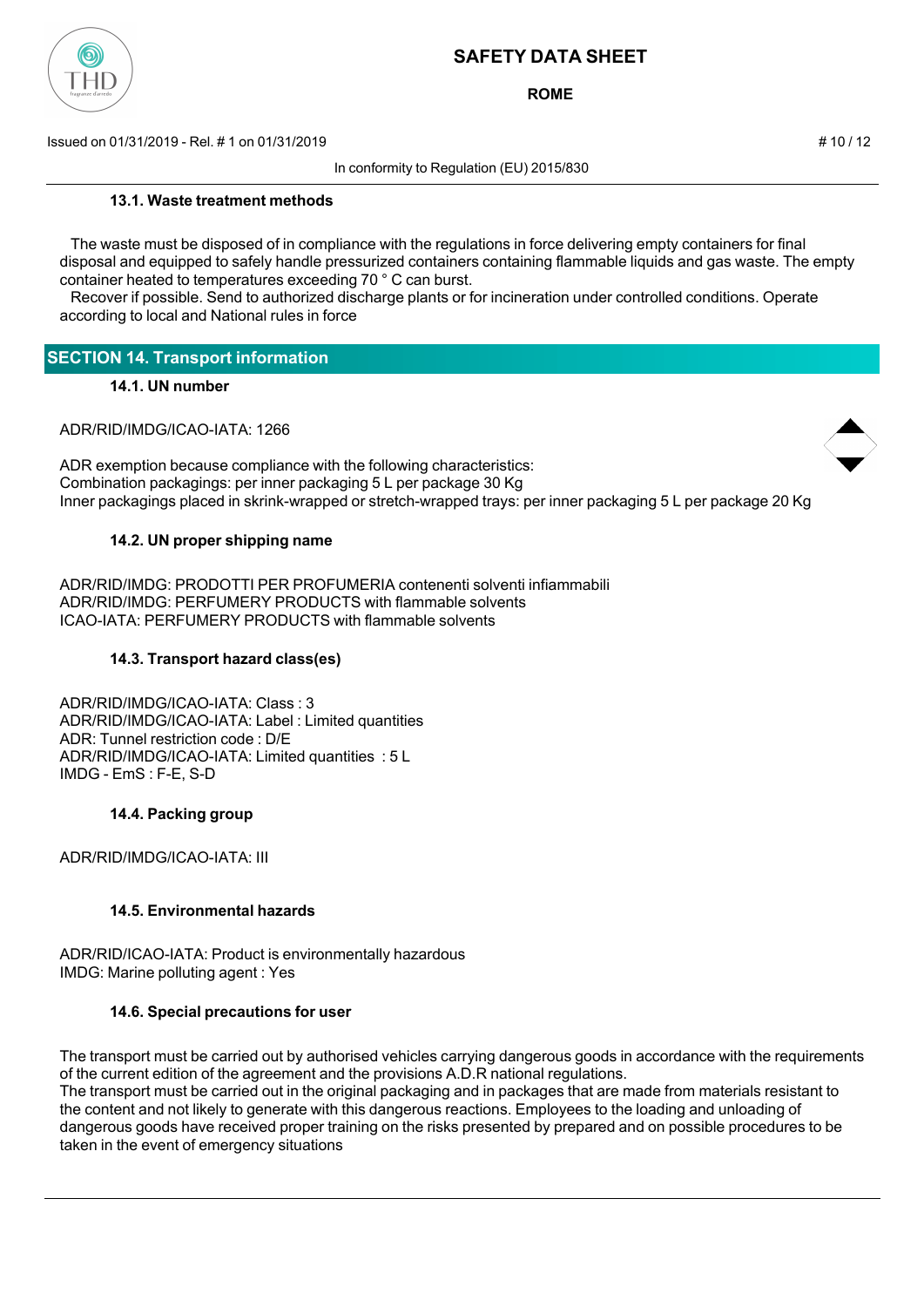

**ROME**

Issued on 01/31/2019 - Rel. # 1 on 01/31/2019 # 11 / 12

In conformity to Regulation (EU) 2015/830

**14.7. Transport in bulk according to Annex II of MARPOL73/78 and the IBC Code**

It is not intended to carry bulk

## **SECTION 15. Regulatory information**

**15.1. Safety, health and environmental regulations/legislation specific for the substance or mixture**

Seveso category: P3a - FLAMMABLE AEROSOLS E2 - ENVIRONMENTAL HAZARDS

REGULATION (EU) No 1357/2014 - waste: HP3 - Flammable HP14 - Ecotoxic

#### **15.2. Chemical safety assessment**

The supplier has made an assessment of chemical safety

### **SECTION 16. Other information**

### **16.1. Other information**

Description of the hazard statements exposed to point 3

- H315 = Causes skin irritation.
- H317 = May cause an allergic skin reaction.
- H410 = Very toxic to aquatic life with long lasting effects.
- H225 = Highly flammable liquid and vapour.
- H319 = Causes serious eye irritation.
- H336 = May cause drowsiness or dizziness.
- H412 = Harmful to aquatic life with long lasting effects.
- H400 = Very toxic to aquatic life.
- H302 = Harmful if swallowed.
- H318 = Causes serious eye damage.

Classification based on data of all mixture components

### GENERAL BIBLIOGRAPHY:

- Council Regulation (EC) 1907/2006 of the European Parliament (REACH)
- Regulation (EC) 1272/2008 of the European Parliament (CLP) and subsequent updates
- Council Regulation (EC) no 758/2013 of the European Parliament
- Regulation (EC) no 2015/830 of the European Parliament
- Regulation (EC) No 528/2012 European Parliament and subsequent updates
- Commission Regulation (EC) No 790/2009 of 10 August 2009
- Commission Regulation (EU) No 286/2011 of 10 March 2011
- Commission Regulation (EU) No 618/2012 of 10 July 2012
- Commission Regulation (EU) No 487/2013 of 8 May 2013
- Council Regulation (EU) No 517/2013 of 13 May 2013
- Commission Regulation (EU) No 758/2013 of 7 August 2013
- Commission Regulation (EU) No 944/2013 of 2 October 2013
- Commission Regulation (EU) No 605/2014 of 5 June 2014
- Commission Regulation (EU) 2015/491 of 23 March 2015
- Commission Regulation (EU) No 1297/2014 of 5 December 2014- Council Regulation (EC) 648/2004 of the European
- Parliament and subsequent updates
- The Merck Index